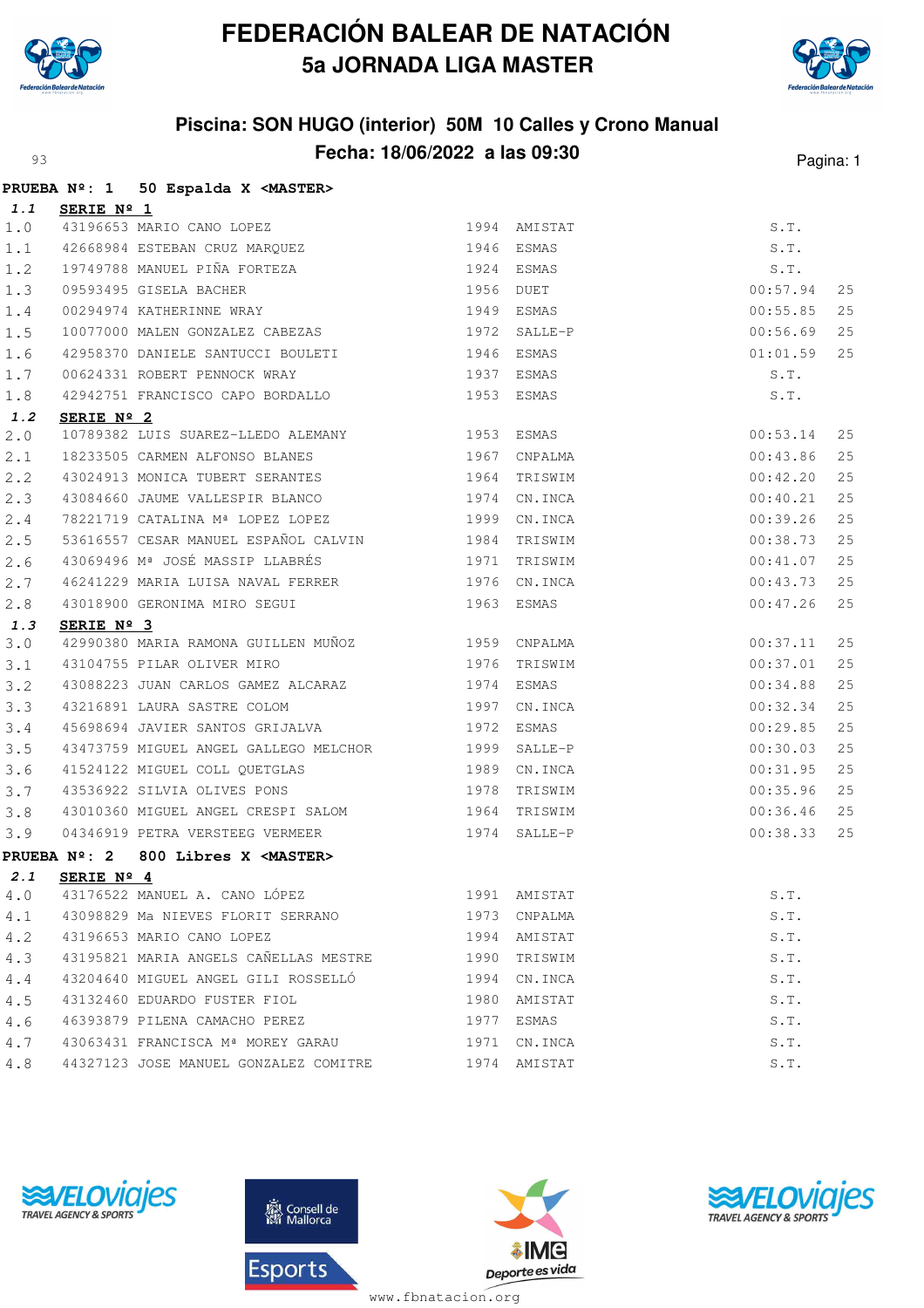

#### **FEDERACIÓN BALEAR DE NATACIÓN 5a JORNADA LIGA MASTER**



## **Piscina: SON HUGO (interior) 50M 10 Calles y Crono Manual Fecha: 18/06/2022 a las 09:30** Pagina: 2

|       |                     | PRUEBA Nº: 2 800 Libres X <master></master>                                                                            |           |              |                                        |    |
|-------|---------------------|------------------------------------------------------------------------------------------------------------------------|-----------|--------------|----------------------------------------|----|
| 2.2   | SERIE Nº 5          |                                                                                                                        |           |              |                                        |    |
| $5.0$ |                     |                                                                                                                        |           |              | S.T.                                   |    |
| 5.1   |                     |                                                                                                                        |           |              | S.T.                                   |    |
| 5.2   |                     | 43176478 DAVID MOYA PELLICER<br>43064126 ANTONIO OLIVER MIRO 1973 CNPALMA<br>43480426 GEMMA LLABRES BUSCH 1998 AMISTAT |           |              | S.T.                                   |    |
| 5.3   |                     | 41375521 MARIA ISABEL PALOU BASSA 6 1947 CNPALMA                                                                       |           |              | 17:40.28                               | 25 |
| 5.4   |                     | 41707038 ROBERTO TOLEDO DONDERO 1978 FELANITX                                                                          |           |              | $15:08.82$<br>$15:49.92$               | 50 |
| 5.5   |                     | 43079595 MARIA BELEN VIVES BAEZA 6 1972 SALLE-P                                                                        |           |              |                                        | 50 |
| 5.6   |                     | 22406627 JUAN A. ESCANCIANO COLLANTES 1949 ESMAS                                                                       |           |              | 19:04.60                               | 50 |
| 5.7   |                     |                                                                                                                        |           |              | S.T.                                   |    |
| $5.8$ |                     |                                                                                                                        |           |              | S.T.                                   |    |
| 5.9   |                     | 1999 CN.INCA 37744210 JORGE GIL BAQUERO 1963 TRISWIM<br>1963 TRISWIM 78213562 MATIAS SOCIAS LLABRES 1975 CN.INCA       |           |              | S.T.                                   |    |
| 2.3   | SERIE Nº 6          |                                                                                                                        |           |              |                                        |    |
| 6.0   |                     | <b>SERIE Nº 6</b><br>02107196 DOMENICO CASA 1966 ESMAS<br>44327646 MARIA EUGENIA POLO FERRER 1973 SALLE-P              |           |              | 14:22.51                               | 25 |
| 6.1   |                     |                                                                                                                        |           |              | 13:45.18                               | 50 |
| 6.2   |                     | 43010360 MIGUEL ANGEL CRESPI SALOM 1964 TRISWIM                                                                        |           |              | $12:44.32$<br>$12:16.78$               | 50 |
| 6.3   |                     | 43128787 CARLOS PERELLO MARTIN 1979 TRISWIM                                                                            |           |              |                                        | 50 |
| 6.4   |                     | 43133340 FCO. DE BORJA SABATER PLANELLES 1980 TRISWIM                                                                  |           |              | 11:45.67                               | 25 |
| 6.5   |                     | 45061441 FRANCISCO NAVARRO MAYORGA 1957 ESMAS                                                                          |           |              |                                        | 50 |
| 6.6   |                     |                                                                                                                        |           |              | $12:04.64$<br>$12:16.90$<br>$12:54.47$ | 25 |
| 6.7   |                     |                                                                                                                        |           |              |                                        | 50 |
| 6.8   |                     | 37336014 MARGARITA CLADERA GONZALEZ 1980 ES.ARTA                                                                       |           |              | 13:54.21                               | 25 |
| 6.9   |                     | 20267336 Mª ANGELES GONZALEZ TORRES 1976 SALLE-P                                                                       |           |              | 15:05.31                               | 50 |
| 2.4   | SERIE $N^{\circ}$ 7 |                                                                                                                        |           |              |                                        |    |
| 7.0   |                     | 43536922 SILVIA OLIVES PONS 1978 TRISWIM                                                                               |           |              | 11:53.34                               | 50 |
| 7.1   |                     | 41694651 ROMMEL ORLANDO MACIAS PLUA 1991 FELANITX                                                                      |           |              | 11:33.63                               | 50 |
| 7.2   |                     | 34066349 JAIME COLL ABRAHAM 1973 CNPALMA                                                                               |           |              | 11:19.40                               | 50 |
| 7.3   |                     | 43144445 RAFAEL FERRER LLABRES<br>43474350 MARINA JOVER GALLEGO 1984 TRISWIM                                           |           |              | 10:46.68                               | 50 |
| 7.4   |                     |                                                                                                                        |           |              | 09:53.78                               | 50 |
| 7.5   |                     | 43144446 LLORENÇ FERRER LLABRES 1984 TRISWIM                                                                           |           |              | 10:38.46                               | 50 |
| 7.6   |                     | 43059858 FRANCETTE CAMPINS SANTUCCI 1971 MASTBAL                                                                       |           |              | 11:00.28                               | 50 |
| 7.7   |                     | 43099130 JOSE MIGUEL BURGUERA GRIMALT 1976 FELANITX                                                                    |           |              | 11:23.28                               | 50 |
| 7.8   |                     | 43028980 LUIS ABAD LLOMPART 1965 CNPALMA<br>43143139 NURIA LLITERAS TESOURO 1985 TRISWIM                               |           |              | $11:35.18$<br>$11:45.87$               | 25 |
| 7.9   |                     |                                                                                                                        |           |              | 11:45.87 25                            |    |
|       |                     | PRUEBA Nº: 3 200 Braza X < MASTER>                                                                                     |           |              |                                        |    |
| 3.1   | SERIE Nº 8          |                                                                                                                        |           |              |                                        |    |
| 8.0   |                     | 04346919 PETRA VERSTEEG VERMEER                                                                                        |           | 1974 SALLE-P | S.T.                                   |    |
| 8.1   |                     | 43056472 JOSEMA BALLESTEROS MARTIN                                                                                     |           | 1969 AMISTAT | S.T.                                   |    |
| 8.2   |                     | 42942751 FRANCISCO CAPO BORDALLO                                                                                       | 1953      | ESMAS        | S.T.                                   |    |
| 8.3   |                     | 46241229 MARIA LUISA NAVAL FERRER                                                                                      | 1976      | CN.INCA      | S.T.                                   |    |
| 8.4   |                     | 09593495 GISELA BACHER                                                                                                 | 1956 DUET |              | S.T.                                   |    |
| 8.5   |                     | 43077862 BARTOLOME GELABERT RUBIO                                                                                      | 1973      | CNPALMA      | S.T.                                   |    |
| 8.6   |                     | 43034083 MANUEL OCETE ESPINOLA                                                                                         |           | 1968 ESMAS   | S.T.                                   |    |
| 8.7   |                     | 78213562 MATIAS SOCIAS LLABRES                                                                                         |           | 1975 CN.INCA | S.T.                                   |    |
| 8.8   |                     | 43132460 EDUARDO FUSTER FIOL                                                                                           |           | 1980 AMISTAT | S.T.                                   |    |
| 8.9   |                     | 43098276 JUAN MIGUEL LLOMPART ROCA                                                                                     |           | 1977 SALLE-P | S.T.                                   |    |









www.fbnatacion.org